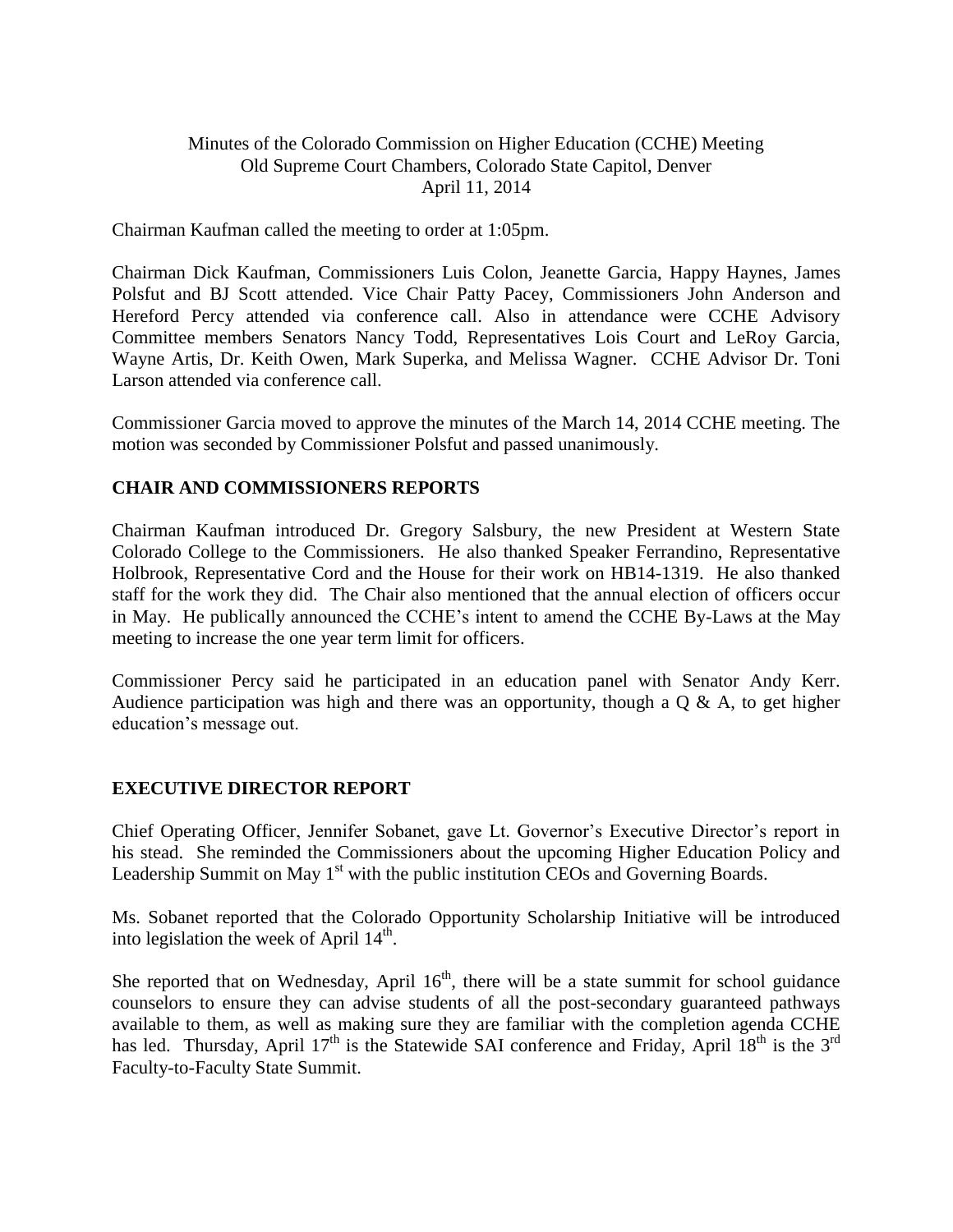Ms. Sobanet also thanked the CCHE Capital Construction Subcommittee for their hard work. She also informed the Commission that the PERA presentation, planned for this spring, will not occur until the fall, due to conflicting schedules.

# **DISCUSSION ITEMS**

**Higher Education Governance –** David Longanecker, President of WICHE and George Pernsteiner, President of SHEEO gave a presentation on governance for state higher education boards and commissions. Mr. Longanecker started with a history of the CCHE. CCHE came about in 1965 as a planning entity, not a regulatory entity. HB1137 changed the Commission to a strong coordinating board in 1985. In 1993 there was a change in leadership reporting authority, and by 2003 every institution had its own governing board and COF was introduced in 2004. CCHE currently has substantial responsibilities and powers; strategic planning, budget and finance control, academic oversight and program review. The ultimate power lies with the Legislature.

Mr. Longanecker's perspective on CCHE's role in coordinating Colorado higher education includes; establishing the public agenda, having a buffering role as a solo performer and as a team player, having the Governor and the legislature trust and value CCHE's advice and having the institutions of higher education respect the work and accept the Commission's value.

Mr. Longanecker suggested the Commission exercise their role by leading in the development of Colorado's unique interests and needs and placing those in a national and international context, and having a strong master plan. He noted that although Colorado is above average in wealth, it is well below average in support for public works. He also noted that Colorado still has to improve the state's attainment gap and graduation rates. He believes the challenges facing Colorado are substantial for the two-year and four-year institutions.

Mr. Pernsteiner outlined nine key levels for coordinating boards:

- 1. Agenda Setting and Planning CCHE has authority to set the terms of discussions regarding the goals for the state.
- 2. Budget Presentation and Allocation CCHE frames issues and creates and executes developing formulas.
- 3. Data Definition, Collection, and Reporting CCHE can set the metrics to determine whether progress is made, which is necessary in convincing others to help move the higher education agenda forward.
- 4. Allocation of Student Financial Aid CCHE has the authority, through the Colorado Opportunity Fund (COF), to allocate and oversee state need-based financial aid. This power is a lever to help achieve student success though more affordability.
- 5. Capital Planning and Budgeting CCHE has the authority to help prioritize the capital budget for construction and technology that allow the state to make investments in achieving student success (most coordinating boards do not have this authority).
- 6. Mission and Program Review The original regulatory reason coordinating boards were created. The importance of the coordination of approval for admissions and programs and the assurance of quality is increasing as an important dimension of regulatory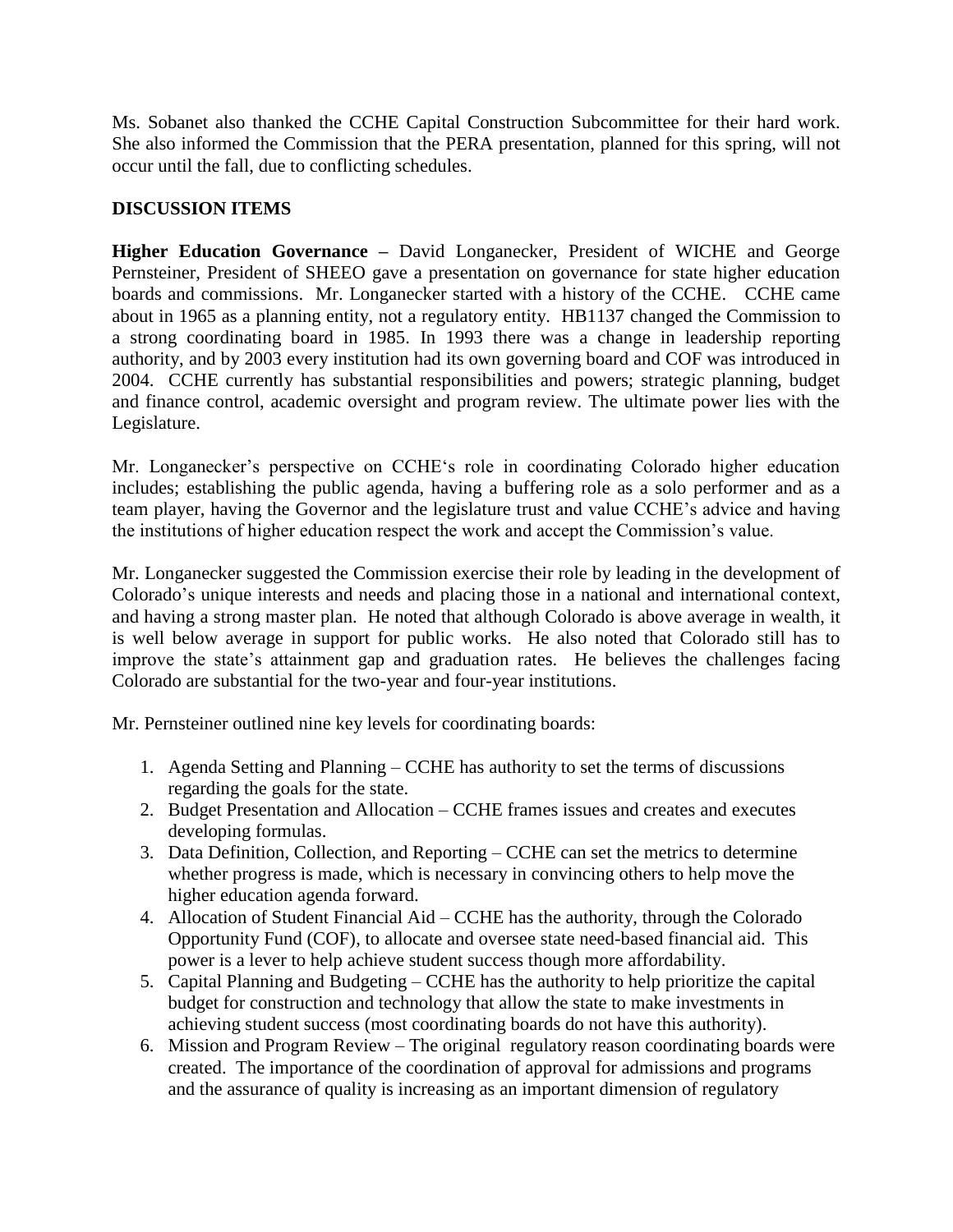function. Currently, the triad of federal government, accreditors and state regulatory agencies has been tasked with ensuring quality. It is very important to ensure those who provide higher education in Colorado are doing a good job of allowing students to learn and progress.

- 7. Alignment and Transfer Policies The pathways for alignment, the articulation agreements and dual enrollment are very important to student success, as over half of all college students start at one institution and graduate from another. It is CCHE's obligation to give a clear path for students to be successful, while ensuring institutions are providing quality education.
- 8. Collaborative Frameworks CCHE's convening authority has the opportunity to create collaboration among institutions, K-12, businesses, government and the community. CCHE can develop plans, programs and commitments with these groups to advance student success.
- 9. Convening CCHE needs partners, especially elected partners, the Governor; those that have the authority to help move the agenda forward. Partnerships with the offices across administrations and legislative terms are especially important.

Mr. Pernsteiner noted that CCHE does not have all the levers yet but has enough to make progress on a public agenda in Colorado.

Representative Court asked how the public can be convinced higher education is a public good, as polling shows that the citizenry thinks it is an individual's responsibility.

Mr. Longanecker said one of the challenges is Colorado imports many college graduates from other states. The result is no direct connection to Colorado's system of higher education. One possibility, as attempted in Oregon, is to put the costs of college on paper, along with what the state funds are, thus trying to make a case for public funding. Communication from the Commission/Department, to the public, is very important.

Mr. Pernsteiner said that bringing higher education ballot measures, whether they pass or not, could work by keeping the issue in the public's consciousness. He admits during the next decade, public pensions and healthcare costs will be stiff competitors for funding.

Representative Court said that because of TABOR, Colorado has to ask the public for revenue. Therefore, having a narrative for the public to understand the value of the investment is crucial.

Commissioner Polsfut said that higher education is a public good but there is also a moral good in funding education for others that isn't being talked about. Commissioners serve on CCHE because they want others to benefit others. The discussion turned to the question of educating people for jobs or for enjoyment, knowledge and citizenship.

Senator Todd said that encouraging students to attend college is important, but there is currently no assurance of employment after graduation. She believes degrees should be related to a job. Mr. Longanecker replied that degrees are increasingly related to workforce readiness.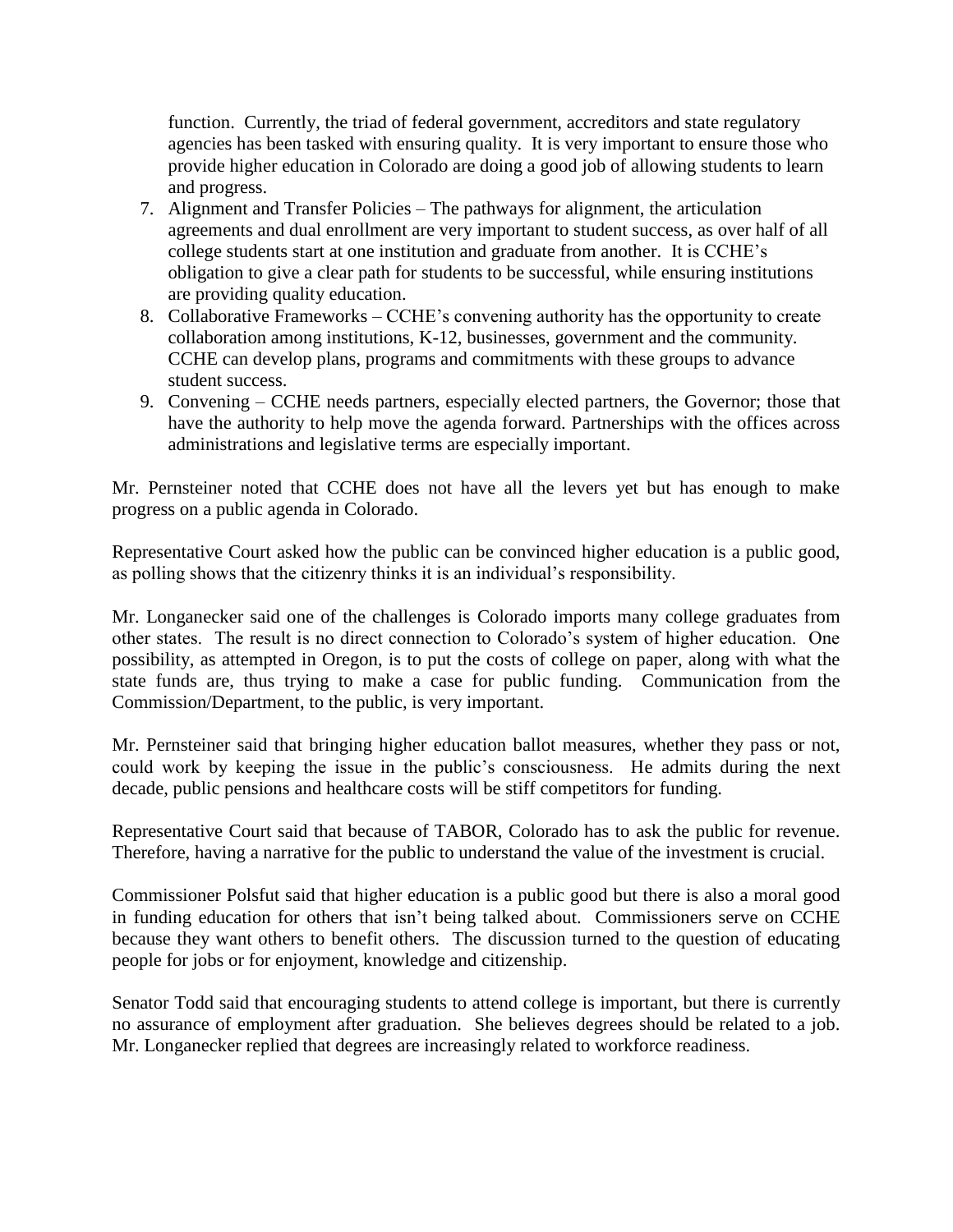Commissioner Rodriguez said that with need-based aid and capital funding as important levers, the Commission could be more effective given the lack of funding. Mr. Pernsteiner suggested that stacking, locking and maximizing the amounts available to the student would help.

Lt. Governor Garcia asked if there was value in tyring to limit competition by defining stricter roles and missions in the public system. Mr. Longanecker said he is a proponent of mission differentiation but said goals would not be reached without the public-private partnerships, and stressed the importance of not having unnecessary duplication in the public sector. New programs should come from the needs of the state, not the desires of faculty. He also noted there is a fine line between mission differentiation and healthy competition.

**Legislative Update –** Chad Marturano, Director of Legislative Affairs, informed the Commission on the status of higher education-related bills currently in the legislature.

S.B.14-1319 Outcome-based Funding for Higher Education –this bill was heard in the House Education Committee where there was conversation regarding working with the institutions to change the funding formula and have it be transparent as well as have meaning behind it. Mr. Marturano spoke of the work the Commission and Department will have over the next nine to ten months. The Commissioners received a draft copy of the bill which included new amendments.

S.B.14-001 College Affordability Act – this bill is ready for the second reading in the Senate.

S.B.14-114 Student Access to CSU Global Campus –this bill passed both houses and is awaiting the Governor's signature.

H.B.14-1124 In-state Tuition American Indians Tribes Ties to Colorado – this bill requires instate tuition for a student who is a member of a federally recognized tribe with historical ties to Colorado. It is ready for the second reading in the House.

H.B.14-1154 Employment of Community College Faculty –this bill was postponed indefinitely due to the cost.

**State Advisory Council for Parent Involvement in Education (SACPIE) Annual Report -** Dawn Taylor Owens, College in Colorado, Cathy Lines, SACPIE Chair and Dr. Darcy Hutchins, Colorado Department of Education Family Partnership Director. Tamra White introduced Ms. Lines and Dr. Hutchins to present the Annual Report to the Commission. Ms. Lines explained that SACPIE tried to decrease dropouts in high school and increase on-time graduation in higher education by researching best practices. The goal this year is to inventory information regarding the family role in mission completion and decreasing remediation. The repost summarizes the work and makes recommendations. She highlighted the statewide trainings and participation at conferences to get their message out. Their next mission is to establish a metric.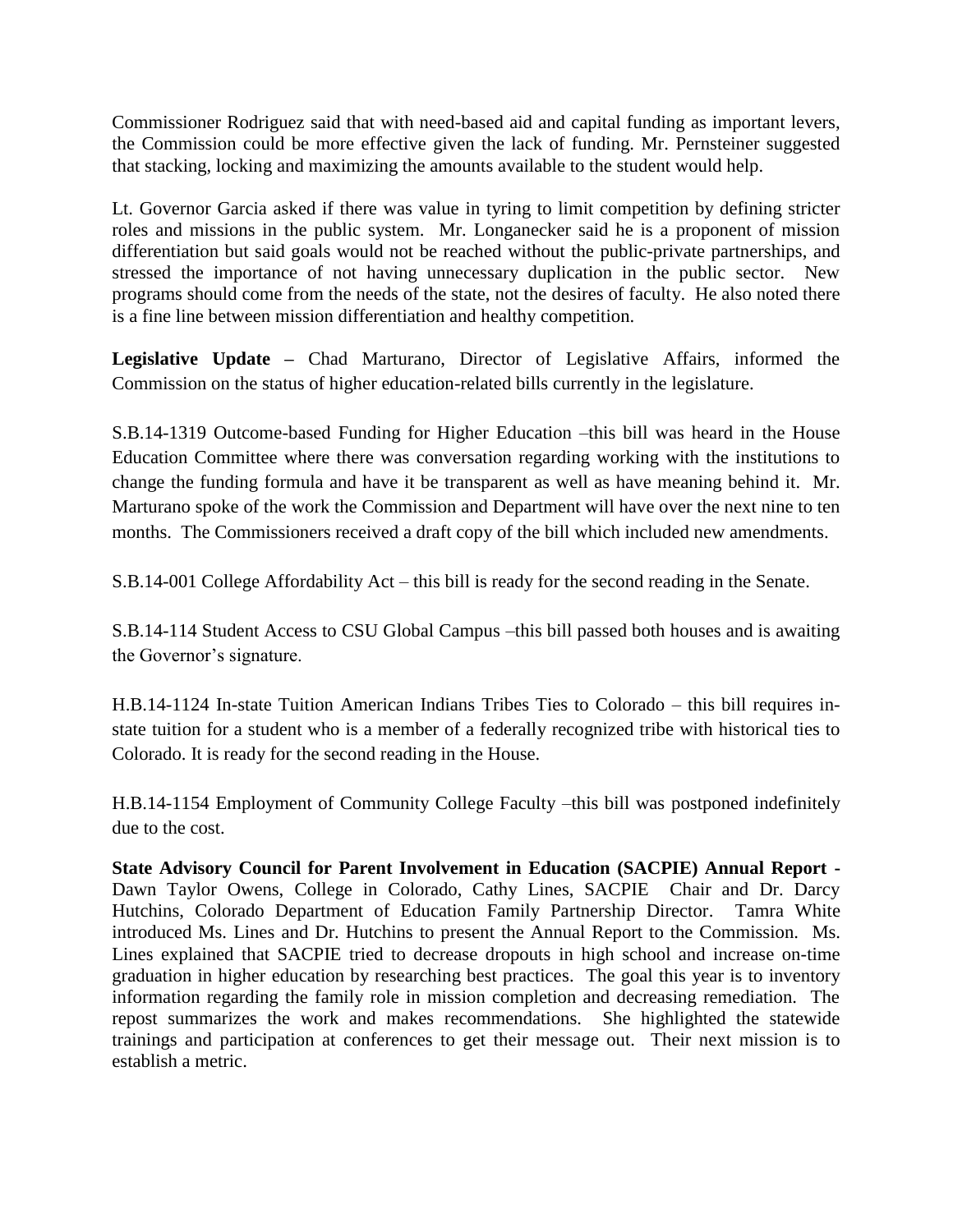Commissioner Garcia asked if there was an outreach effort to increase membership in Pueblo and surrounding areas. Ms. Lines replied that positions in SACPIE are in state stature.

Commissioner Haynes asked what the response from higher education has been regarding increased parental engagement. Ms. Lines responded the SACPIE has a contact in every two and four year institution.

## **CONSENT ITEMS**

**Recommendation to Approve Administrator (3.04) Educator Preparation Program at Adams State University**

**Recommend Approval to Offer Principal Licensure at Colorado State University – Global Campus**

**Recommend Approval to Offer Reading Teacher and Reading Specialist Endorsements at Colorado College**

**Reauthorization of Educator Preparation at University of Colorado Boulder**

**Reauthorization of Educator Preparation at University of Colorado Denver**

**Approve Degree with Designation in Criminal Justice at Aims Community College**

**Recommendation to Enter into the State Authorization Reciprocity Agreement (SARA)**

**Recommend Approval of CCHE Policy I, T: Student Complaints** 

**Recommend Approval of CCHE Policy I, L: Statewide Transfer and gtPathways**

**Two-Year Capital Program Amendments – Metropolitan State University of Denver Cash Funded Revenue Bond Intercept Capital Program Plan – Colorado Mesa University**

#### **Recommend SAI Authorization at Aims Community College**

Commissioner Haynes moved to approve the consent items. The motion was seconded by Commissioner Polsfut and unanimously passed.

## **ACTION ITEM**

**Approval of CCHE Policy I, F: Admissions Standards –** Tamara White, Director of Admission and Access Policy, gave the Commission an overview of the new GED assessment. Beginning in January 2014, the new GED high school equivalency exam was introduced that included four areas; math, reading, science and social science. Students need a score of 150 or above in each content area to pass. High performing students (scores of 170 or higher) can receive an honors score. With a lack of data on student performance after the exam, institutions